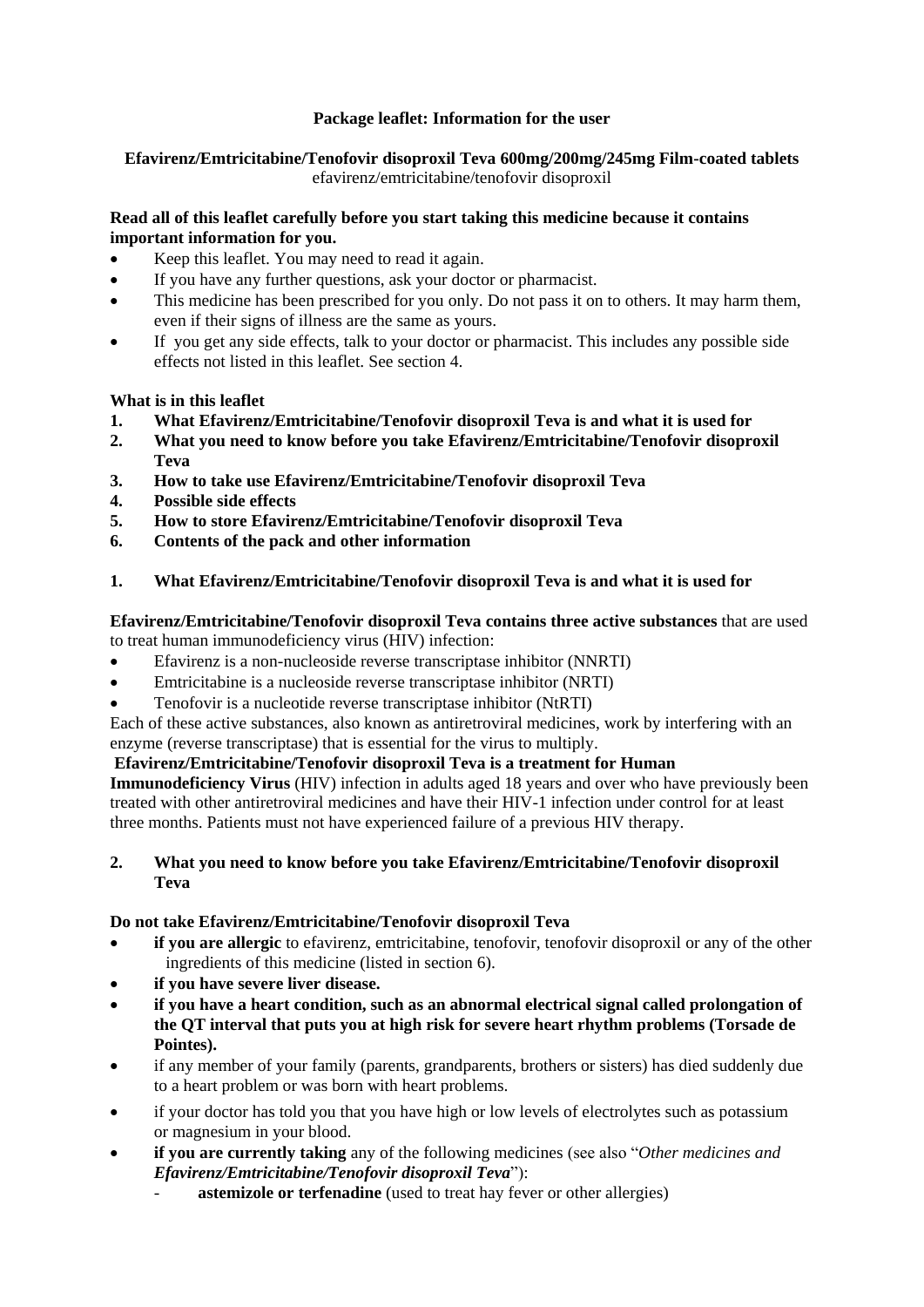- **bepridil** (used to treat heart disease)
- **cisapride** (used to treat heartburn)
- **elbasvir/grazoprevir** (used to treat hepatitis C)
- **ergot alkaloids** (for example, ergotamine, dihydroergotamine, ergonovine, and methylergonovine) (used to treat migraines and cluster headaches)
- midazolam or triazolam (used to help you sleep)
- **- pimozide, imipramine, amitriptyline or clomipramine** (used to treat certain mental conditions)
- **St. John's wort** (*Hypericum perforatum*) (a herbal preparation used for depression and anxiety)
- **voriconazole** (used to treat fungal infections)
- flecainide, metoprolol (used to treat irregular heart beat)
- **certain antibiotics** (macrolides, fluoroquinolones, imidazole)
- **triazole antifungal agents**
- **certain antimalarial agents**
- methadone (used to treat opiate addiction)

 $\rightarrow$  If you are taking any of these medicines, tell your doctor immediately. Taking these medicines with Efavirenz/Emtricitabine/Tenofovir disoproxil Teva could cause serious or lifethreatening side effects or stop these medicines from working properly.

### **Warnings and precautions**

Talk to your doctor or pharmacist before taking Efavirenz/Emtricitabine/Tenofovir disoproxil Teva.

- **You can still pass on HIV** when taking this medicine, although the risk is lowered by effective antiretroviral therapy. Discuss with your doctor the precautions needed to avoid infecting other people. This medicine is not a cure for HIV infection. While taking Efavirenz/Emtricitabine/Tenofovir disoproxil Teva you may still develop infections or other illnesses associated with HIV infection.
- You must remain under the care of your doctor while taking Efavirenz/Emtricitabine/Tenofovir disoproxil Teva.
- **Tell your doctor:** 
	- **If you are taking other medicines** that contain efavirenz, emtricitabine, tenofovir disoproxil, tenofovir alafenamide, or lamivudine or adefovir dipivoxil. Efavirenz/Emtricitabine/Tenofovir disoproxil Teva should not be taken with any of these medicines.
	- If you have or have had kidney disease, or if tests have shown problems with your kidneys. Efavirenz/Emtricitabine/Tenofovir disoproxil Teva is not recommended if you have moderate to severe kidney disease.

Efavirenz/Emtricitabine/Tenofovir disoproxil Teva may affect your kidneys. Before starting treatment, your doctor may order blood tests to assess kidney function. Your doctor may also order blood tests during treatment to monitor your kidneys. Efavirenz/Emtricitabine/Tenofovir disoproxil Teva is not usually taken with other medicines that can damage your kidneys (see *Other medicines and Efavirenz/Emtricitabine/Tenofovir disoproxil Teva*). If this is unavoidable, your doctor will monitor your kidney function once a week.

- **If you have a heart disorder, such as abnormal electrical signal called prolongation of the QT interval.**
- If you have a history of mental illness, including depression, or of substance or alcohol abuse. Tell your doctor immediately if you feel depressed, have suicidal thoughts or have strange thoughts (see section 4, *Possible side effects*).
- **If you have a history of convulsions (fits or seizures)** or if you are being treated with anticonvulsant therapy such as carbamazepine, phenobarbital and phenytoin. If you are taking any of these medicines, your doctor may need to check the level of anticonvulsant medicine in your blood to ensure that it is not affected while taking

Efavirenz/Emtricitabine/Tenofovir disoproxil Teva. Your doctor may give you a different anticonvulsant.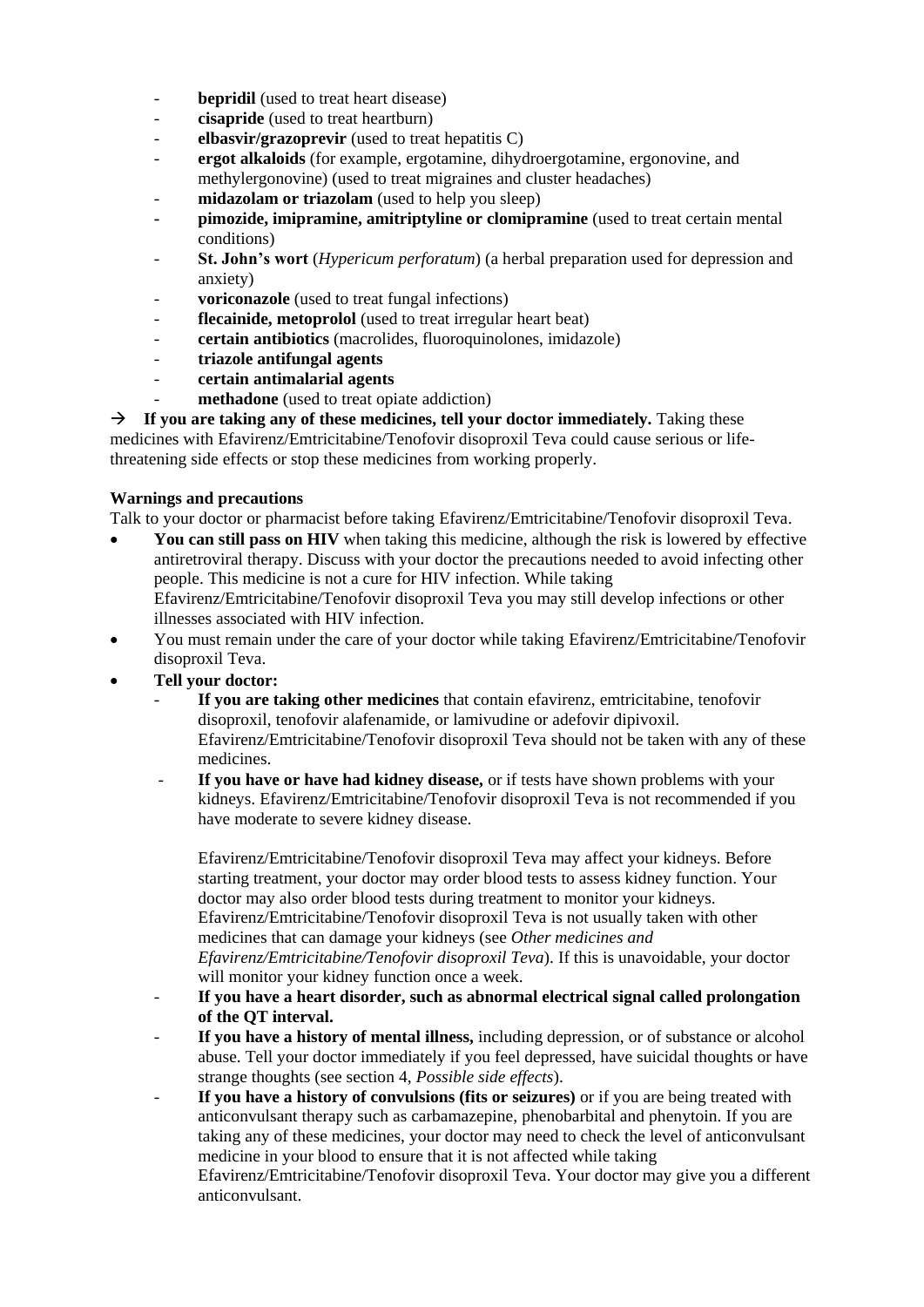If you have a history of liver disease, including chronic active hepatitis. Patients with liver disease including chronic hepatitis B or C, who are treated with combination antiretrovirals, have a higher risk of severe and potentially life-threatening liver problems. Your doctor may conduct blood tests in order to check how well your liver is working or may switch you to another medicine. **If you have severe liver disease, do not take Efavirenz/Emtricitabine/Tenofovir disoproxil Teva** (see earlier in section 2, *Do not take Efavirenz/Emtricitabine/Tenofovir disoproxil Teva).* 

If you have hepatitis B infection, your doctor will carefully consider the best treatment regimen for you. Tenofovir disoproxil and emtricitabine, two of the active substances in Efavirenz/Emtricitabine/Tenofovir disoproxil Teva, show some activity against hepatitis B virus although emtricitabine is not approved for the treatment of hepatitis B infection. Symptoms of your hepatitis may become worse after discontinuation of

Efavirenz/Emtricitabine/Tenofovir disoproxil Teva. Your doctor may then conduct blood tests at regular intervals in order to check how well your liver is working (see section 3, *If you stop taking Efavirenz/Emtricitabine/Tenofovir disoproxil Teva).* 

- Independent of a history of liver disease, your doctor will consider regular blood tests to check how your liver is working.
- **If you are over 65.** Insufficient numbers of patients over 65 years of age have been studied. If you are over 65 years of age and are prescribed Efavirenz/Emtricitabine/Tenofovir disoproxil Teva, your doctor will monitor you carefully.
- **Once you start taking Efavirenz/Emtricitabine/Tenofovir disoproxil Teva, look out for:** 
	- S**igns of dizziness, difficulty sleeping, drowsiness, difficulty concentrating or abnormal dreaming.** These side effects may start in the first 1 or 2 days of treatment and usually go away after the first 2 to 4 weeks.
	- **Any signs of skin rash.** Rashes may be caused by Efavirenz/Emtricitabine/Tenofovir disoproxil Teva. If you see any signs of a severe rash with blistering or fever, stop taking Efavirenz/Emtricitabine/Tenofovir disoproxil Teva and tell your doctor at once. If you had a rash while taking another NNRTI, you may be at higher risk of getting a rash with Efavirenz/Emtricitabine/Tenofovir disoproxil Teva.
	- Any signs of inflammation or infection. In some patients with advanced HIV infection (AIDS) and a history of opportunistic infection, signs and symptoms of inflammation from previous infections may occur soon after anti-HIV treatment is started. It is believed that these symptoms are due to improvement in the body's immune response, enabling the body to fight infections that may have been present with no obvious symptoms. If you notice any symptoms of infection, please tell your doctor at once.

In addition to the opportunistic infections, autoimmune disorders (a condition that occurs when the immune system attacks healthy body tissue) may also occur after you start taking medicines for the treatment of your HIV infection. Autoimmune disorders may occur many months after the start of treatment. If you notice any symptoms of infection or other symptoms such as muscle weakness, weakness beginning in the hands and feet and moving up towards the trunk of the body, palpitations, tremor or hyperactivity, please inform your doctor immediately to seek necessary treatment.

**Bone problems**. Some patients taking combination antiretroviral therapy may develop a bone disease called osteonecrosis (death of bone tissue caused by loss of blood supply to the bone). The length of combination antiretroviral therapy, corticosteroid use, alcohol consumption, severe immunosuppression, higher body mass index, among others, may be some of the many risk factors for developing this disease. Signs of osteonecrosis are joint stiffness, aches and pains (especially of the hip, knee and shoulder) and difficulty in movement. If you notice any of these symptoms please inform your doctor. Bone problems (sometimes resulting in fractures) may also occur due to damage to kidney tubule cells (see section 4, *Possible side effects*).

#### **Children and adolescents**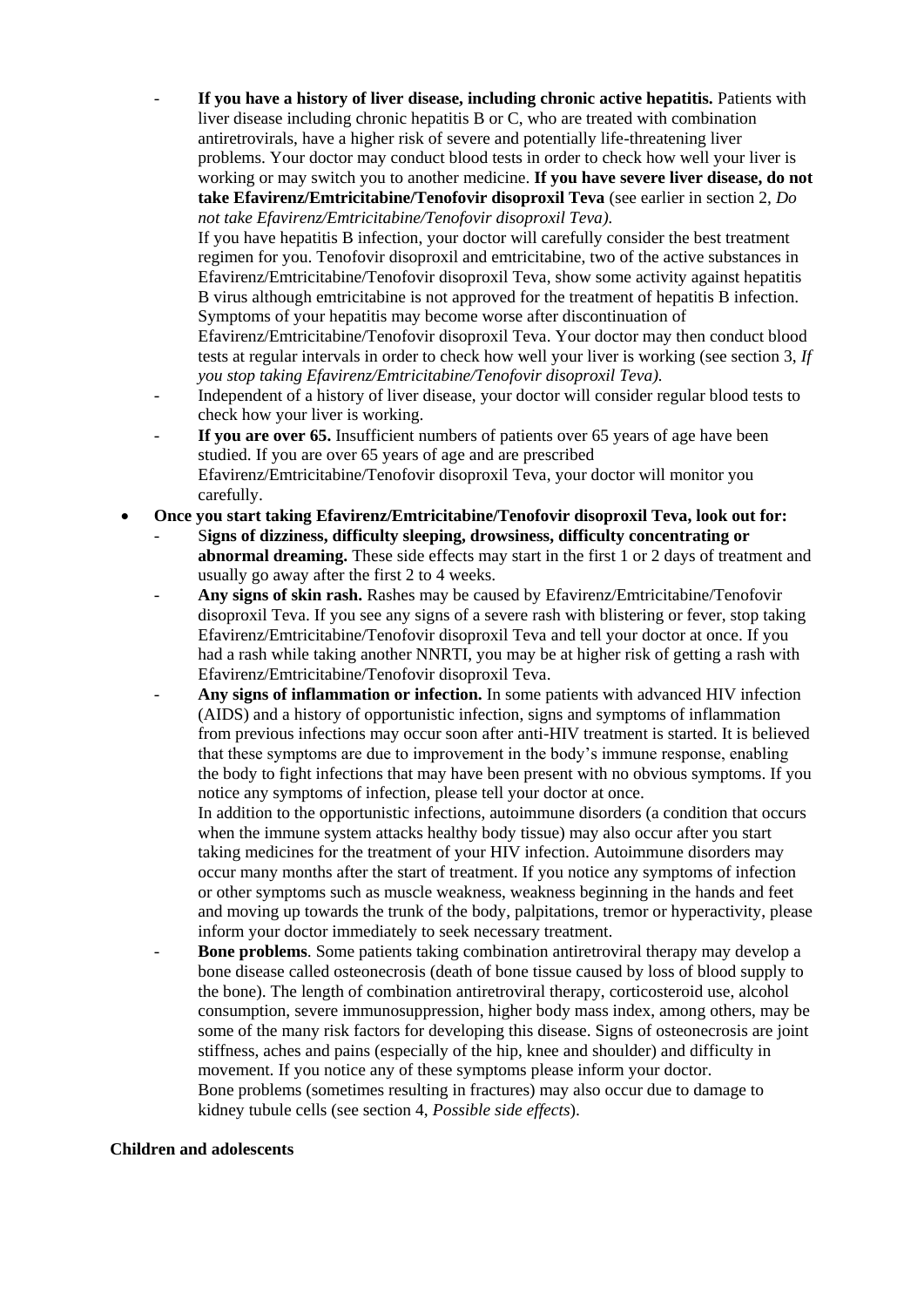**Do not give Efavirenz/Emtricitabine/Tenofovir disoproxil Teva to children and adolescents** under 18 years of age. The use of Efavirenz/Emtricitabine/Tenofovir disoproxil Teva in children and adolescents has not been studied.

**Other medicines and Efavirenz/Emtricitabine/Tenofovir disoproxil Teva**

**You must not take Efavirenz/Emtricitabine/Tenofovir disoproxil Teva with certain medicines.**  These are listed under *Do not take Efavirenz/Emtricitabine/Tenofovir disoproxil Teva,* at the start of section 2. They include some common medicines and some herbal preparations (including St. John's wort) which can cause serious interactions.

Tell your doctor or pharmacist if you are taking, have recently taken or might take any other medicines.

Also, Efavirenz/Emtricitabine/Tenofovir disoproxil Teva should not be taken with any other medicines that contain efavirenz (unless recommended by your doctor), emtricitabine, tenofovir disoproxil, tenofovir alafenamide, or lamivudine or adefovir dipivoxil.

**Tell your doctor** if you are taking other medicines which may damage your kidneys. Some examples include:

- aminoglycosides, vancomycin (medicines for bacterial infections)
- foscarnet, ganciclovir, cidofovir (medicines for viral infections)
- amphotericin B, pentamidine (medicines for fungal infections)
- interleukin-2 (to treat cancer)
- non-steroidal anti-inflammatory drugs (NSAIDs, to relieve bone or muscle pains)

Efavirenz/Emtricitabine/Tenofovir disoproxil Teva may interact with other medicines, including herbal preparations such as Ginkgo biloba extracts. As a result, the amounts of

Efavirenz/Emtricitabine/Tenofovir disoproxil Teva or other medicines in your blood may be affected. This may stop your medicines from working properly, or may make any side effects worse. In some cases, your doctor may need to adjust your dose or check your blood levels. **It is important to tell your doctor or pharmacist if you are taking any of the following:** 

# **Medicines containing didanosine (for HIV infection):** Taking

- Efavirenz/Emtricitabine/Tenofovir disoproxil Teva with other antiviral medicines that contain didanosine can raise the levels of didanosine in your blood and may reduce CD4 cell counts. Inflammation of the pancreas and lactic acidosis (excess lactic acid in the blood), which sometimes caused death, have been reported rarely when medicines containing tenofovir disoproxil and didanosine were taken together. Your doctor will carefully consider whether to treat you with medicines containing tenofovir and didanosine.
- **Other medicines used for HIV infection:** The following protease inhibitors: darunavir, indinavir, lopinavir/ritonavir, ritonavir, or ritonavir boosted atazanavir or saquinavir. Your doctor may consider giving you an alternative medicine or changing the dose of the protease inhibitors. Also, tell your doctor if you are taking maraviroc.
- **Medicines used to treat infection with the hepatitis C virus:** Glecaprevir/pibrentasvir, elbasvir/grazoprevir, sofosbuvir/velpatasvir, sofosbuvir/velpatasvir/voxilaprevir.
- **Medicines used to lower blood fats (also called statins):** Atorvastatin, pravastatin, simvastatin. Efavirenz/Emtricitabine/Tenofovir disoproxil Teva can reduce the amount of statins in your blood. Your doctor will check your cholesterol levels and will consider changing the dose of your statin, if needed.
- **Medicines used to treat convulsions/seizures (anticonvulsants):** Carbamazepine, phenytoin, phenobarbital. Efavirenz/Emtricitabine/Tenofovir disoproxil Teva can reduce the amount of the anticonvulsant in your blood. Carbamazepine can reduce the amount of efavirenz, one of the components of Efavirenz/Emtricitabine/Tenofovir disoproxil Teva, in your blood. Your doctor may need to consider giving you a different anticonvulsant.
- **Medicines used to treat bacterial infections,** including tuberculosis and AIDS-related mycobacterium avium complex: Clarithromycin, rifabutin, rifampicin. Your doctor may need to consider changing your dose or giving you an alternative antibiotic. In addition, your doctor may consider giving you an additional dose of efavirenz to treat your HIV infection.
- **Medicines used to treat fungal infections (antifungals):** Itraconazole or posaconazole. Efavirenz/Emtricitabine/Tenofovir disoproxil Teva can reduce the amount of itraconazole or posaconazole in your blood. Your doctor may need to consider giving you a different antifungal.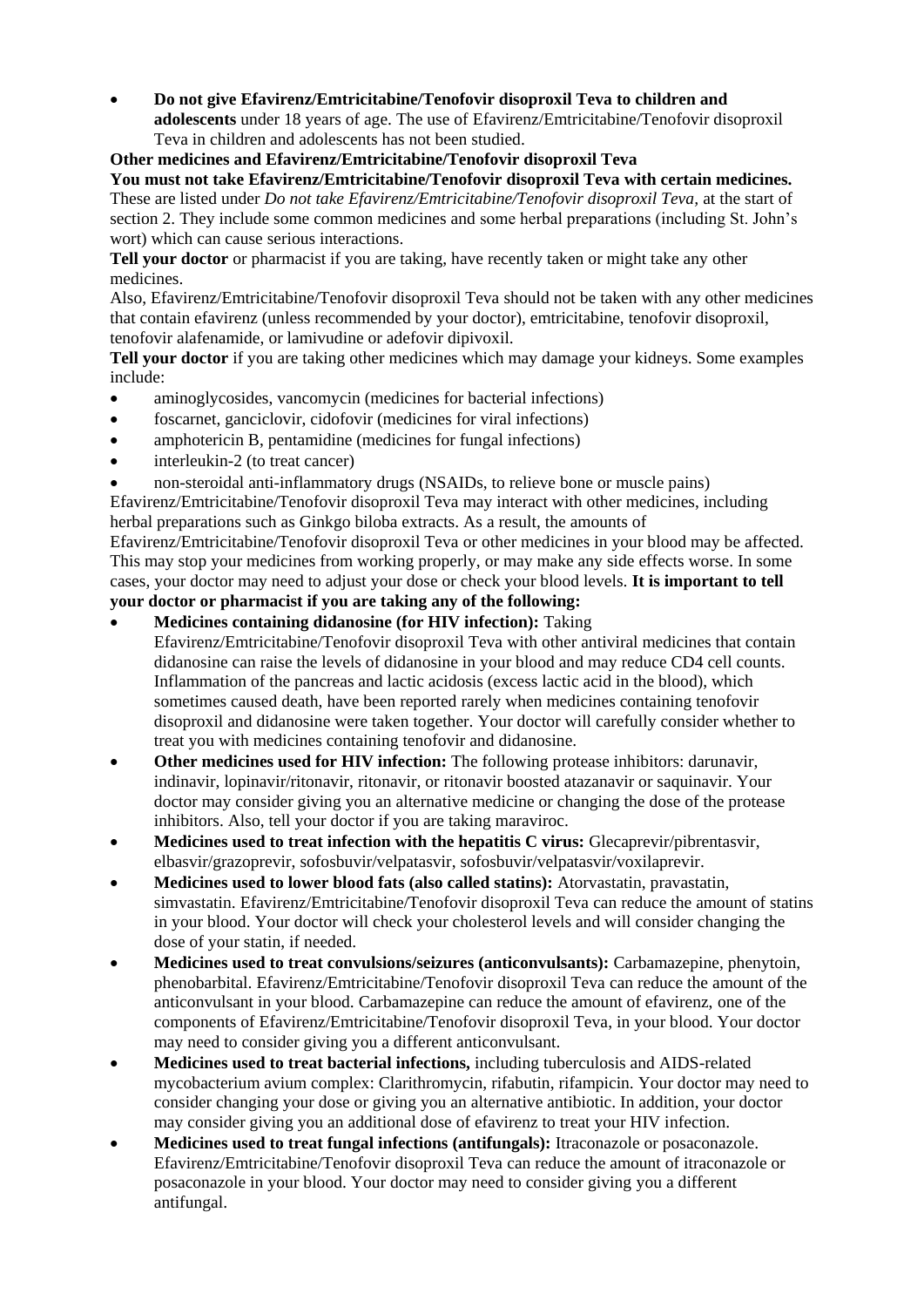- **Medicines used to treat malaria:** Atovaquone/proguanil or artemether/lumefantrine. Efavirenz/Emtricitabine/Tenofovir disoproxil Teva may reduce the amount of atovaquone/proguanil or artemether/lumefantrine in your blood.
- **Hormonal contraceptive, such as birth control pills, an injected contraceptive (for example, Depo-Provera), or a contraceptive implant (for example, Implanon):** You must also use a reliable barrier method of contraception (see *Pregnancy and breast-feeding*). Efavirenz/Emtricitabine/Tenofovir disoproxil Teva may make hormonal contraceptives less likely to work. Pregnancies have occurred in women taking efavirenz, a component of Efavirenz/Emtricitabine/Tenofovir disoproxil Teva, while using a contraceptive implant, although it has not been established that the efavirenz therapy caused the contraceptive to fail.
- **Sertraline,** a medicine used to treat depression, as your doctor may need to change your dose of sertraline.
- **Bupropion**, a medicine used to treat depression or to help you stop smoking, as your doctor may need to change your dose of bupropion.
- **Diltiazem or similar medicines (called calcium channel blockers):** When you start taking Efavirenz/Emtricitabine/Tenofovir disoproxil Teva, your doctor may need to adjust your dose of the calcium channel blocker.
- **Medicines used to prevent organ transplant rejection (also called immunosuppressants)**, such as cyclosporine, sirolimus or tacrolimus. When you start or stop taking Efavirenz/Emtricitabine/Tenofovir disoproxil Teva your doctor will closely monitor your plasma levels of the immunosuppressant and may need to adjust its dose.
- **Warfarin or acenocoumarol** (medicines used to reduce clotting of the blood): Your doctor may need to adjust your dose of warfarin or acenocoumarol.
- **Ginkgo biloba extracts** (herbal preparation).
- **Metamizole,** a medicine used to treat pain and fever.

# **Pregnancy and breast-feeding**

If you are pregnant or breast-feeding, think you may be pregnant or are planning to have a baby, ask your doctor or pharmacist for advice before taking this medicine.

# **Women should not get pregnant during treatment with Efavirenz/Emtricitabine/Tenofovir disoproxil Teva and for 12 weeks thereafter**.

Your doctor may require you to take a pregnancy test to ensure you are not pregnant before starting treatment with Efavirenz/Emtricitabine/Tenofovir disoproxil Teva.

**If you could get pregnant while receiving Efavirenz/Emtricitabine/Tenofovir disoproxil Teva**, you need to use a reliable form of barrier contraception (for example, a condom) with other methods of contraception including oral (pill) or other hormonal contraceptives (for example, implants, injection). Efavirenz, one of the active components of Efavirenz/Emtricitabine/Tenofovir disoproxil Teva, may remain in your blood for a time after therapy is stopped. Therefore, you should continue to use contraceptive measures, as above, for 12 weeks after you stop taking

Efavirenz/Emtricitabine/Tenofovir disoproxil Teva.

**Tell your doctor immediately if you are pregnant or intend to become pregnant.** If you are pregnant, you should take Efavirenz/Emtricitabine/Tenofovir disoproxil Teva only if you and your doctor decides it is clearly needed.

Serious birth defects have been seen in unborn animals and in the babies of women treated with efavirenz during pregnancy.

Ask your doctor or pharmacist for advice before taking any medicine.

If you have taken Efavirenz/Emtricitabine/Tenofovir disoproxil Teva during your pregnancy, your doctor may request regular blood tests and other diagnostic tests to monitor the development of your child. In children whose mothers took NRTIs during pregnancy, the benefit from the protection against HIV outweighed the risk of side effects.

**Do not breast-feed during treatment with Efavirenz/Emtricitabine/Tenofovir disoproxil Teva.**  Both HIV and the ingredients of Efavirenz/Emtricitabine/Tenofovir disoproxil Teva may pass through breast milk and cause serious harm to your baby.

# **Driving and using machines**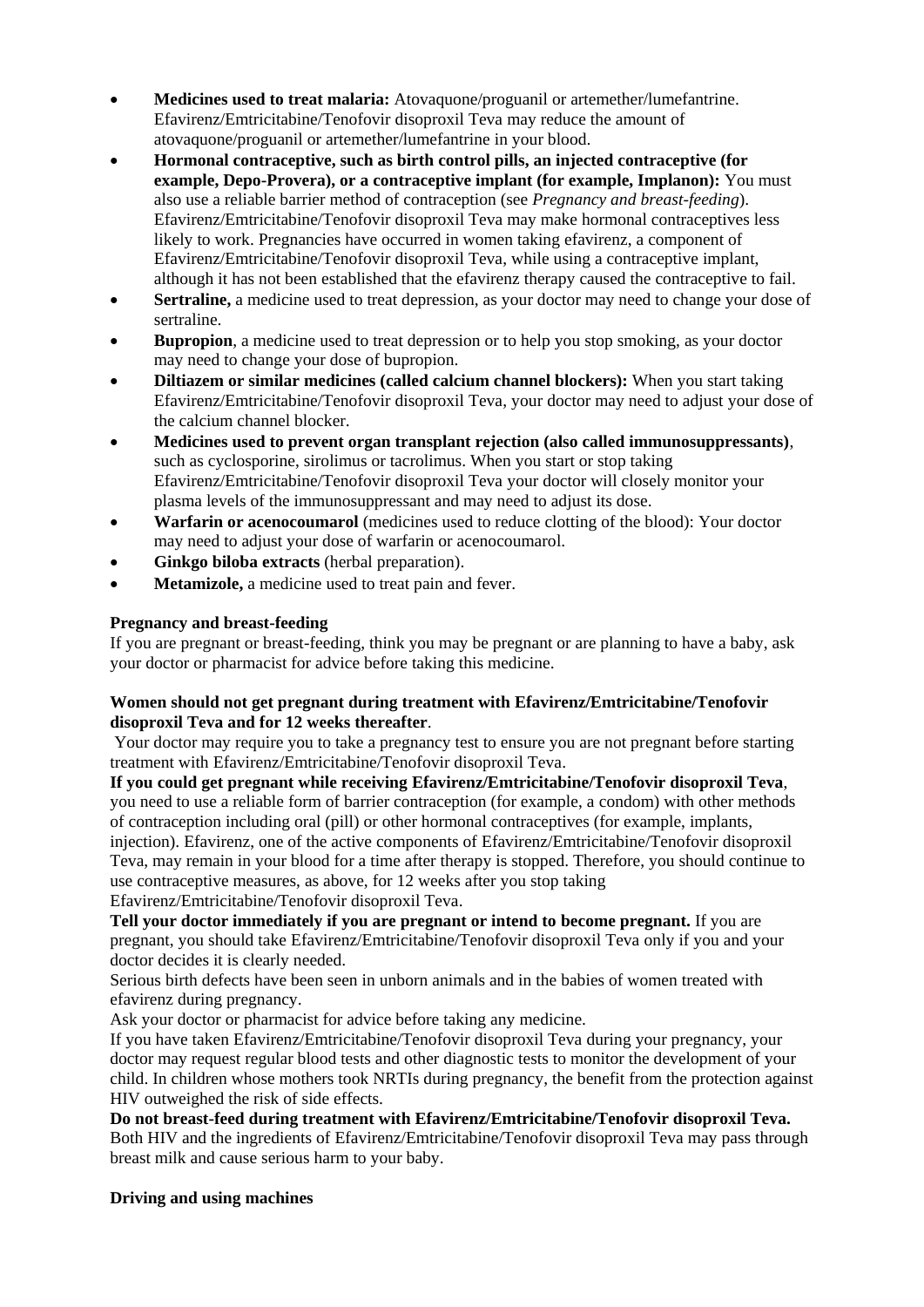# **Efavirenz/Emtricitabine/Tenofovir disoproxil Teva may cause dizziness, impaired concentration**

**and drowsiness.** If you are affected, do not drive and do not use any tools or machines.

### **Efavirenz/Emtricitabine/Tenofovir disoproxil Teva contains sodium**

This medicine contains less than 1 mmol sodium (23 mg) per film-coated tablet, that is to say essentially 'sodium-free'.

### **3. How to take Efavirenz/Emtricitabine/Tenofovir disoproxil Teva**

Always take this medicine exactly as your doctor or pharmacist has told you. Check with your doctor or pharmacist if you are not sure.

# **The recommended dose is:**

One tablet taken each day by mouth. Efavirenz/Emtricitabine/Tenofovir disoproxil Teva should be taken on an empty stomach (commonly defined as 1 hour before or 2 hours after a meal) preferably at bedtime. This may make some side effects (for example, dizziness, drowsiness) less troublesome. Swallow Efavirenz/Emtricitabine/Tenofovir disoproxil Teva whole with water.

Efavirenz/Emtricitabine/Tenofovir disoproxil Teva must be taken every day.

If your doctor decides to stop one of the components of Efavirenz/Emtricitabine/Tenofovir disoproxil Teva, you may be given efavirenz, emtricitabine and/or tenofovir disoproxil separately or with other medicines for the treatment of your HIV infection.

### **If you take more Efavirenz/Emtricitabine/Tenofovir disoproxil Teva than you should**

If you accidentally take too many Efavirenz/Emtricitabine/Tenofovir disoproxil Teva tablets you may be at increased risk of experiencing possible side effects with this medicine (see section 4, *Possible side effects*). Contact your doctor or nearest emergency department for advice. Keep the tablet pack with you so that you can easily describe what you have taken.

#### **If you forget to take Efavirenz/Emtricitabine/Tenofovir disoproxil Teva**

It is important not to miss a dose of Efavirenz/Emtricitabine/Tenofovir disoproxil Teva.

**If you do miss a dose of Efavirenz/Emtricitabine/Tenofovir disoproxil Teva within 12 hours of when it is usually taken**, take it as soon as you can, and then take your next dose at its regular time. **If it is almost time (less than 12 hours) for your next dose** anyway, do not take the missed dose. Wait and take the next dose at the regular time. Do not take a double dose to make up for a forgotten tablet.

**If you throw up the tablet (within 1 hour after taking Efavirenz/Emtricitabine/Tenofovir disoproxil Teva)**, you should take another tablet. Do not wait until your next dose is due. You do not need to take another tablet if you were sick more than 1 hour after taking Efavirenz/Emtricitabine/Tenofovir disoproxil Teva.

**If you stop taking Efavirenz/Emtricitabine/Tenofovir disoproxil Teva**

#### **Don't stop taking Efavirenz/Emtricitabine/Tenofovir disoproxil Teva without talking to your**

**doctor.** Stopping Efavirenz/Emtricitabine/Tenofovir disoproxil Teva can seriously affect your response to future treatment. If Efavirenz/Emtricitabine/Tenofovir disoproxil Teva is stopped, speak to your doctor before you restart taking Efavirenz/Emtricitabine/Tenofovir disoproxil Teva tablets. Your doctor may consider giving you the components of Efavirenz/Emtricitabine/Tenofovir disoproxil Teva separately if you are having problems or need your dose adjusted.

**When your supply of Efavirenz/Emtricitabine/Tenofovir disoproxil Teva starts to run low,** get more from your doctor or pharmacist. This is very important because the amount of virus may start to increase if the medicine is stopped for even a short time. The virus may then become harder to treat.

**If you have both HIV infection and hepatitis B,** it is especially important not to stop your Efavirenz/Emtricitabine/Tenofovir disoproxil Teva treatment without talking to your doctor first. Some patients have had blood tests or symptoms indicating that their hepatitis has got worse after stopping emtricitabine or tenofovir disoproxil (two of the three components of

Efavirenz/Emtricitabine/Tenofovir disoproxil Teva). If Efavirenz/Emtricitabine/Tenofovir disoproxil Teva is stopped your doctor may recommend that you resume hepatitis B treatment. You may require blood tests to check how your liver is working for 4 months after stopping treatment. In some patients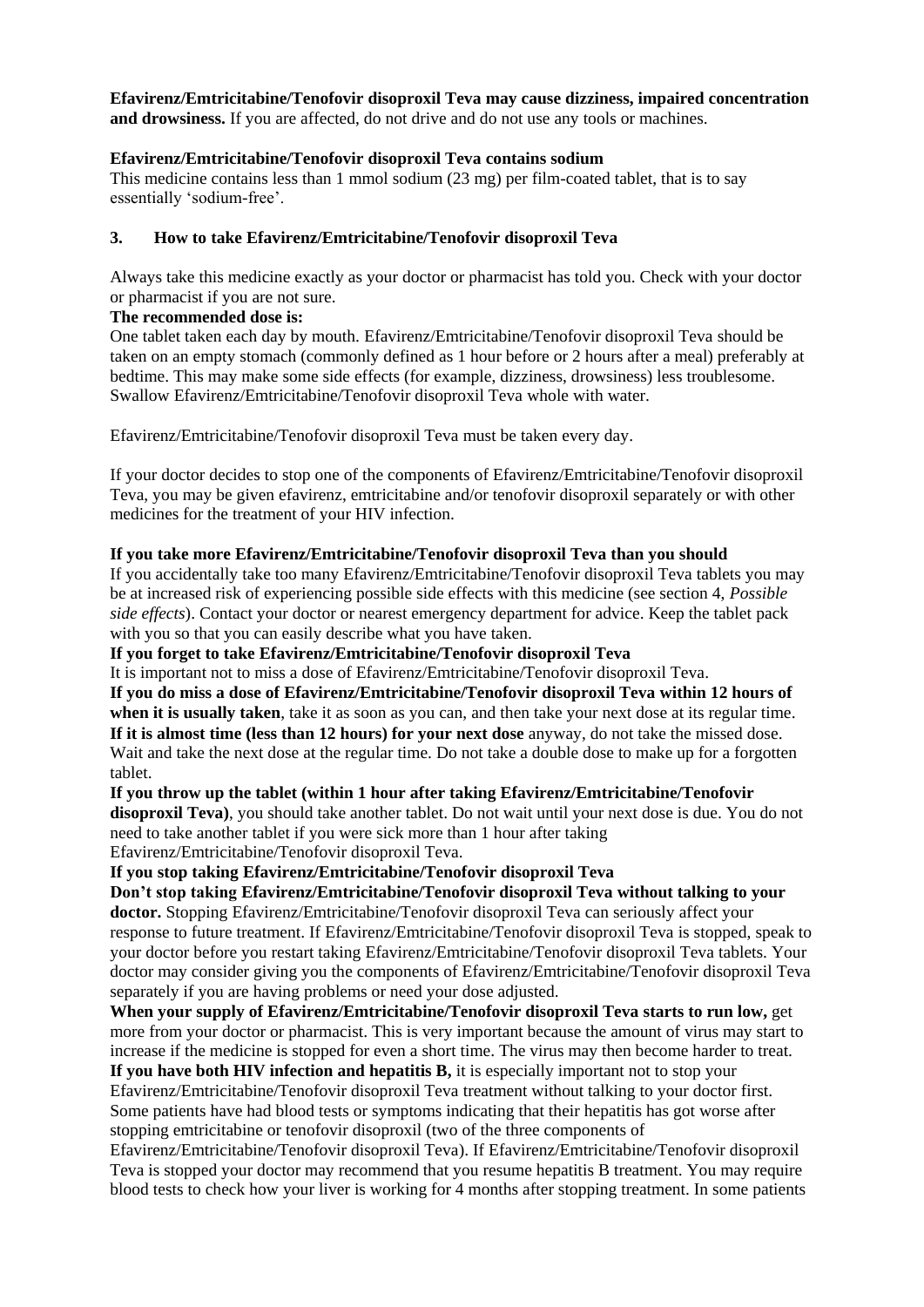with advanced liver disease or cirrhosis, stopping treatment is not recommended as this may lead to worsening of your hepatitis, which may be life-threatening.

Tell your doctor immediately about new or unusual symptoms after you stop treatment, particularly symptoms you associate with hepatitis B infection.

If you have any further questions on the use of this medicine, ask your doctor or pharmacist.

# **4. Possible side effects**

During HIV therapy there may be an increase in weight and in levels of blood lipids and glucose. This is partly linked to restored health and life style, and in the case of blood lipids sometimes to the HIV medicines themselves. Your doctor will test for these changes.

Like all medicines, this medicine can cause side effects, although not everybody gets them.

# **Possible serious side effects: tell your doctor immediately**

- **Lactic acidosis** (excess lactic acid in the blood) is a **rare** (may affect up to 1 in every 1,000 patients) but serious side effect that can be fatal. The following side effects may be signs of lactic acidosis:
	- deep rapid breathing
	- drowsiness
	- feeling sick (nausea), being sick (vomiting) and stomach pain.

# **If you think you may have lactic acidosis, contact your doctor immediately.**

# **Other possible serious side effects**

The following side effects are **uncommon** (these may affect up to 1 in every 100 patients):

- allergic reaction (hypersensitivity) that may cause severe skin reactions (Stevens-Johnson syndrome, erythema multiforme, see section 2)
- swelling of the face, lips, tongue or throat
- angry behaviour, suicidal thoughts, strange thoughts, paranoia, unable to think clearly, mood being affected, seeing or hearing things that are not really there (hallucinations), suicide attempts, personality change (psychosis), catatonia (a condition in which the patient is rendered motionless and speechless for a period)
- pain in the abdomen (stomach), caused by inflammation of the pancreas
- forgetfulness, confusion, fitting (seizures), incoherent speech, tremor (shaking)
- yellow skin or eyes, itching, or pain in the abdomen (stomach) caused by inflammation of the liver
- damage to kidney tubules

Psychiatric side effects in addition to those listed above include delusions (false beliefs), neurosis. Some patients have committed suicide. These problems tend to occur more often in those who have a history of mental illness. Always notify your doctor immediately if you have these symptoms. Side effects to the liver: If you are also infected with hepatitis B virus, you may experience a worsening of hepatitis after discontinuation of treatment (see section 3).

The following side effects are **rare** (these may affect up to 1 in every 1,000 patients):

- liver failure, in some cases leading to death or liver transplant. Most cases occurred in patients who already had liver disease, but there have been a few reports in patients without any existing liver disease
- inflammation of the kidney, passing a lot of urine and feeling thirsty
- back pain caused by kidney problems, including kidney failure. Your doctor may do blood tests to see if your kidneys are working properly
- softening of the bones (with bone pain and sometimes resulting in fractures) which may occur due to damage to the kidney tubule cells
- fatty liver

# **If you think that you may have any of these serious side effects, talk to your doctor. Most frequent side effects**

The following side effects are **very common** (these may affect more than 1 in 10 patients):

- dizziness, headache, diarrhoea, feeling sick (nausea), being sick (vomiting)
- rashes (including red spots or blotches sometimes with blistering and swelling of the skin), which may be allergic reactions
- feeling weak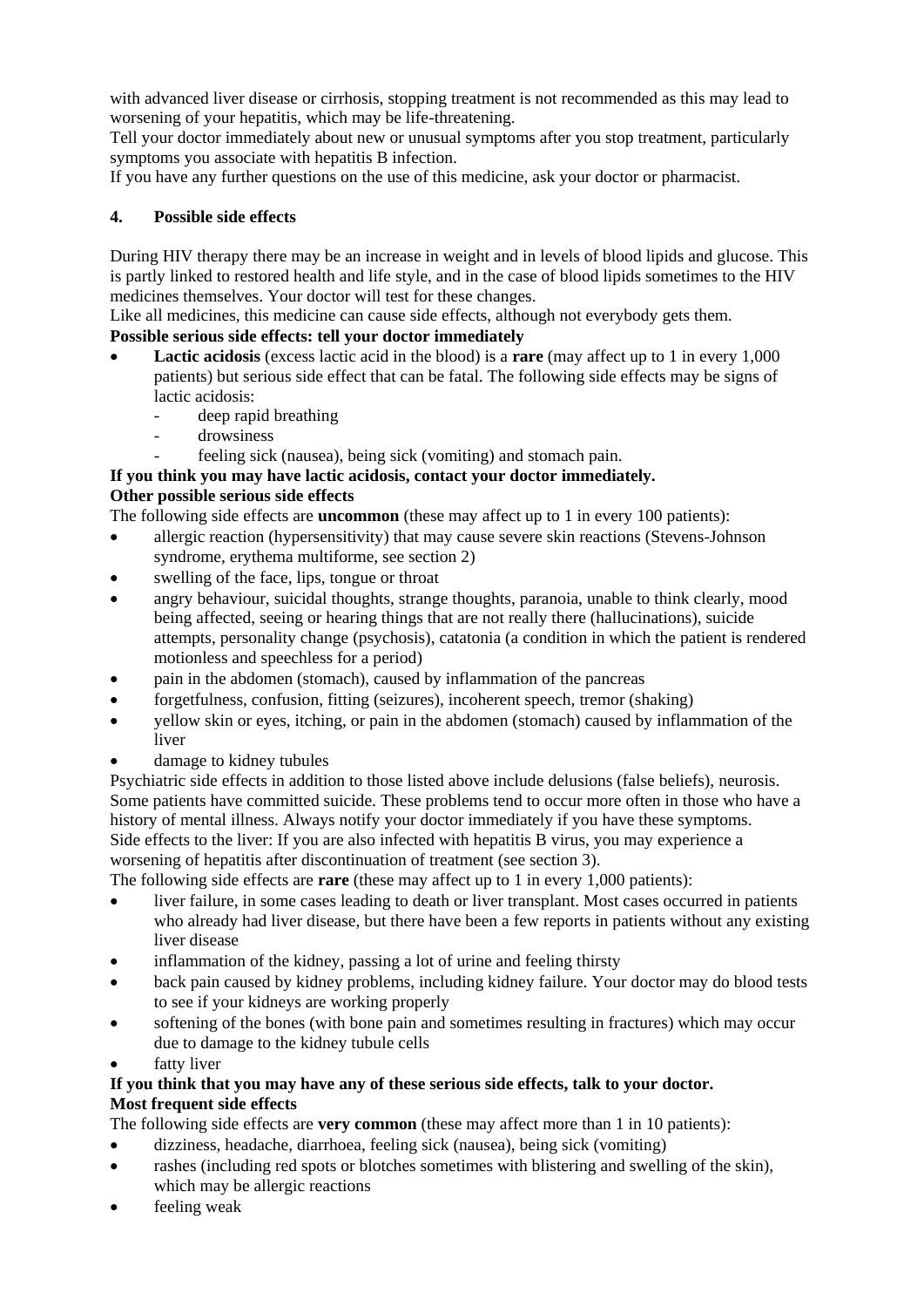### *Tests may also show:*

- decreases in phosphate levels in the blood
- increased levels of creatine kinase in the blood that may result in muscle pain and weakness

# **Other possible side effects**

The following side effects are **common** (these may affect up to 1 in 10 patients):

- allergic reactions
- disturbances of coordination and balance
- feeling worried or depressed
- difficulty sleeping, abnormal dreams, difficulty concentrating, drowsiness
- pain, stomach pain
- problems with digestion resulting in discomfort after meals, feeling bloated, wind (flatulence)
- loss of appetite
- tiredness
- itching
- changes in skin colour including darkening of the skin in patches often starting on hands and soles of feet

*Tests may also show:* 

- low white blood cell count (a reduced white blood cell count can make you more prone to infection)
- liver and pancreas problems
- increased fatty acids (triglycerides), bilirubin or sugar levels in the blood

The following side effects are **uncommon** (these may affect up to 1 in every 100 patients):

- breakdown of muscle, muscle pain or weakness
- anaemia (low red blood cell count)
- a feeling of spinning or tilting (vertigo), whistling, ringing or other persistent noise in the ears
- blurred vision
- chills
- breast enlargement in males
- decreased sexual drive
- flushing
- dry mouth
- increased appetite

*Tests may also show:* 

- decreases in potassium in the blood
- increases in creatinine in the blood
- proteins in urine
- increased cholesterol in the blood

The breakdown of muscle, softening of the bones (with bone pain and sometimes resulting in fractures), muscle pain, muscle weakness and decreases in potassium or phosphate in the blood may occur due to damage to kidney tubule cells.

The following side effects are **rare** (these may affect up to 1 in every 1,000 patients):

itchy rash to the skin caused by a reaction to sunlight

# **Reporting of side effects**

If you get any side effects, talk to your doctor, pharmacist or nurse. This includes any possible side effects not listed in this leaflet. You can also report side effects directly via:

# **Ireland**

HPRA Pharmacovigilance

Website: www.hpra.ie

# **Malta**

ADR Reporting

Website: [www.medicinesauthority.gov.mt/adrportal](http://www.medicinesauthority.gov.mt/adrportal)

By reporting side effects you can help provide more information on the safety of this medicine.

# **5. How to store Efavirenz/Emtricitabine/Tenofovir disoproxil Teva**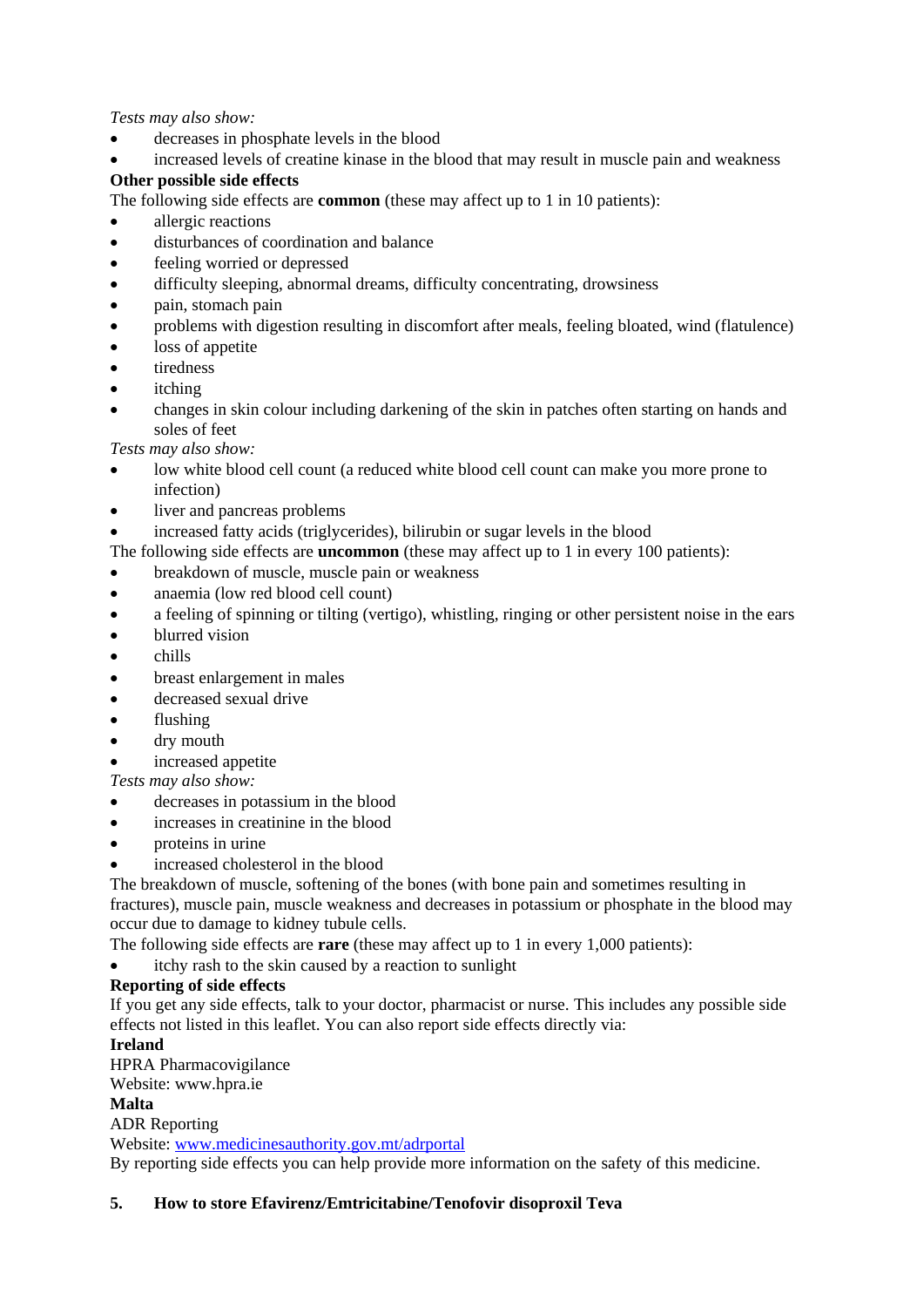Keep this medicine out of the sight and reach of children.

Do not use this medicine after the expiry date which is stated on the blister, carton or bottle after {EXP}.The expiry date refers to the last day of that month.

Blister: Store in the original blister in order to protect from moisture. This medicinal product does not require any special temperature storage conditions.

Bottle: Store in the original bottle in order to protect from moisture. Keep the bottle tightly closed. This medicinal product does not require any special temperature storage conditions.

Do not throw away any medicines via wastewater or household waste. Ask your pharmacist how to throw away medicines you no longer use. These measures will help protect the environment.

### **6. Contents of the pack and other information**

### **What Efavirenz/Emtricitabine/Tenofovir disoproxil Teva contains**

- The active substances are efavirenz, emtricitabine and tenofovir disoproxil. Each Efavirenz/Emtricitabine/Tenofovir disoproxil Teva film-coated tablet contains 600 mg of efavirenz, 200 mg of emtricitabine and 245 mg of tenofovir disoproxil (equivalent to 291.22mg of tenofovir disoproxil phosphate or 136 mg of tenofovir).
- The other ingredients are cellulose microcrystalline, croscarmellose sodium, mannitol (E421), hydroxypropylcellulose, hydroxypropylcellulose low substituted, poloxamer 407, crospovidone, hypromellose, hydrogenated vegetable oil, sodium stearyl fumarate.
- The other ingredients in the film-coating (Opadry II 85F240144 PINK) are polyvinyl alcohol part-hydrolyzed, titanium dioxide (E171), macrogol 3350, talc, carmine (E120).

 $\bullet$ 

**What Efavirenz/Emtricitabine/Tenofovir disoproxil Teva looks like and contents of the pack** Efavirenz/Emtricitabine/Tenofovir disoproxil Teva film-coated tablets are pink, oval shaped tablets, debossed with "TEE" on one side of the tablet and plain on the other side of the tablet. Bottles may contain a HDPE canister with silica gel that must be kept in the bottle to help protect your tablets. The silica gel canister should not be swallowed.

The following pack sizes are available:

Blister: 10, 30, 90 film-coated tablets and a unit dose of 30x1 film-coated tablets. Bottle: 30 and a multipack containing 90 (3 packs of 30) film-coated tablets

#### **Marketing Authorisation Holder and Manufacturer Marketing Authorisation Holder**

Teva B.V. Swensweg 5 2031GA Haarlem **Netherlands Manufacturers** Teva Operations Poland Sp. z.o.o ul. Mogilska 80., Kraków 31-546 Poland

Merckle GmbH Ludwig-Merckle-Strasse 3, Blaubeuren, Baden-Wuerttemberg 89143 Germany Teva Pharma B.V. Swensweg 5, Haarlem 2031GA **Netherlands** PLIVA Hrvatska d.o.o. (PLIVA Croatia Ltd.) Prilaz baruna Filipovića 25, Zagreb